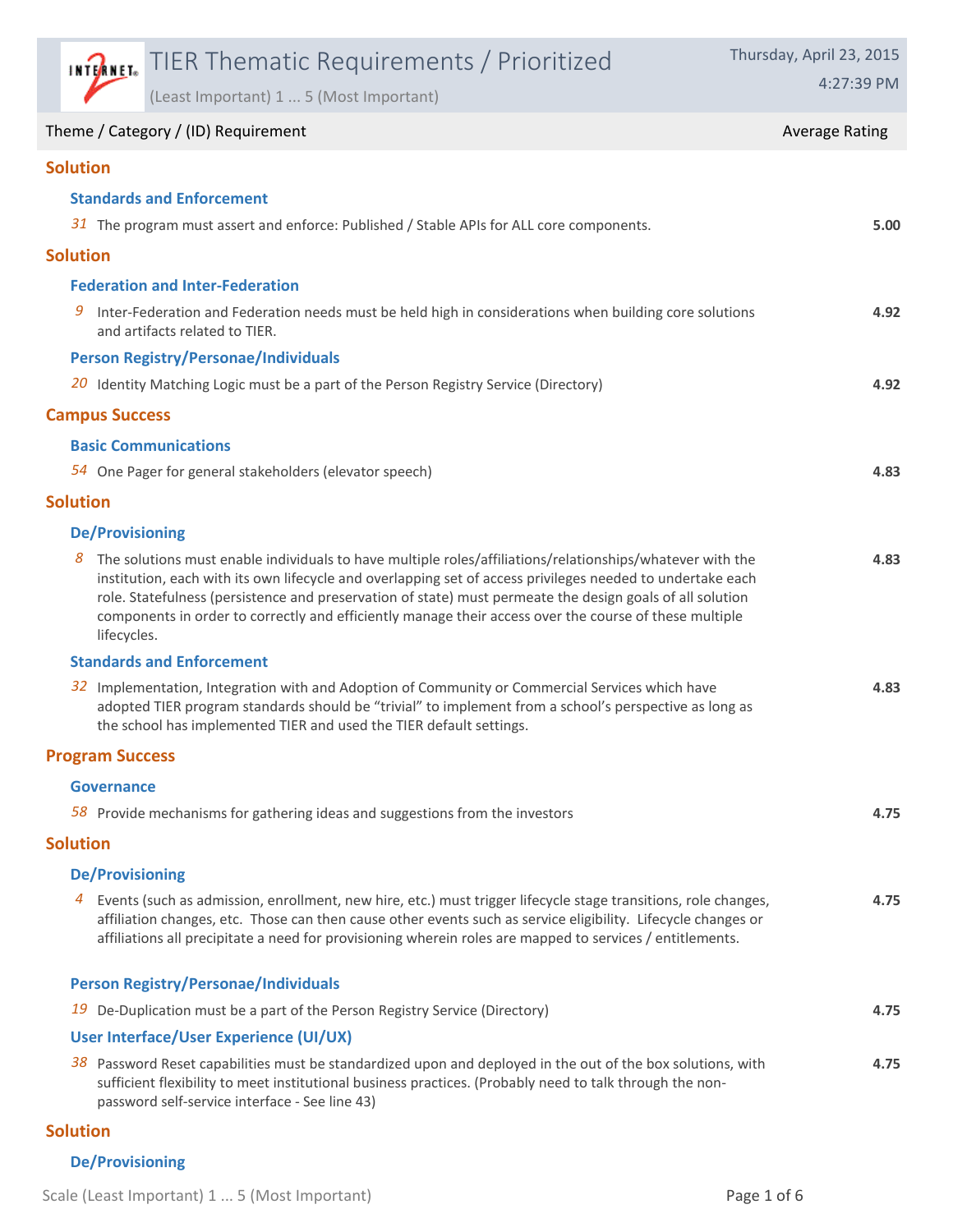| Theme / Category / (ID) Requirement<br><b>Average Rating</b> |                                                                                                                                                                                                                                                                                                                                                                                                                                                                                                                                                                             |      |  |
|--------------------------------------------------------------|-----------------------------------------------------------------------------------------------------------------------------------------------------------------------------------------------------------------------------------------------------------------------------------------------------------------------------------------------------------------------------------------------------------------------------------------------------------------------------------------------------------------------------------------------------------------------------|------|--|
| ь                                                            | The solution must anticipate the possibility of conflicting roles in the case of multiple personae when<br>exposing Role information to Service Providers so they may adjudicate access, authorization, etc.                                                                                                                                                                                                                                                                                                                                                                | 4.67 |  |
|                                                              | Interoperability                                                                                                                                                                                                                                                                                                                                                                                                                                                                                                                                                            |      |  |
|                                                              | 13 An extensible Publish/Subscribe mechanism must be supported to enable near-real-time communication<br>between dependent systems of record.                                                                                                                                                                                                                                                                                                                                                                                                                               | 4.67 |  |
|                                                              | Levels of Assurance (LoA)/MFA (Quality of Identity and Identification)                                                                                                                                                                                                                                                                                                                                                                                                                                                                                                      |      |  |
|                                                              | 18 Flexible Multi-Factor Authentication in Single-Signon should be enabled by default, with the ability to<br>require Multi-Factor Authentication per-Service Provider and/or per-Individual                                                                                                                                                                                                                                                                                                                                                                                | 4.67 |  |
|                                                              | <b>Standards and Enforcement</b>                                                                                                                                                                                                                                                                                                                                                                                                                                                                                                                                            |      |  |
|                                                              | 30 The program must assert and enforce: Persistence (storage of data) standards                                                                                                                                                                                                                                                                                                                                                                                                                                                                                             | 4.67 |  |
|                                                              | 28 The program must assert and enforce: Policy Standards                                                                                                                                                                                                                                                                                                                                                                                                                                                                                                                    | 4.67 |  |
|                                                              | User Interface/User Experience (UI/UX)                                                                                                                                                                                                                                                                                                                                                                                                                                                                                                                                      |      |  |
|                                                              | $36$ An end user Identity Console must be instantiated with the ability to update personally-owned attributes<br>(e.g., names, numbers, some addresses, preferences, etc.) and be confident that the data will be reliably<br>propagated to relying party systems (e.g., ERPs, directories, etc.).                                                                                                                                                                                                                                                                          | 4.67 |  |
|                                                              | 39 A Person may have multiple personas that an organization may require them to "act in the role of", An<br>easy way of switching personas should be constructed as a part of the final solution.                                                                                                                                                                                                                                                                                                                                                                           | 4.67 |  |
| <b>Solution</b>                                              |                                                                                                                                                                                                                                                                                                                                                                                                                                                                                                                                                                             |      |  |
|                                                              | <b>Person Registry/Personae/Individuals</b>                                                                                                                                                                                                                                                                                                                                                                                                                                                                                                                                 |      |  |
|                                                              | 21 Institutionally Defined Metadata must be enabled in the Cloud-Based solution as well as the on-Premise<br>solution.                                                                                                                                                                                                                                                                                                                                                                                                                                                      | 4.58 |  |
|                                                              | 25 The person registry service must provide the ability to present a selected set or subset of attributes to a<br>selected set of systems.                                                                                                                                                                                                                                                                                                                                                                                                                                  | 4.58 |  |
| <b>Solution</b>                                              |                                                                                                                                                                                                                                                                                                                                                                                                                                                                                                                                                                             |      |  |
|                                                              | User Interface/User Experience (UI/UX)                                                                                                                                                                                                                                                                                                                                                                                                                                                                                                                                      |      |  |
|                                                              | 40 "Constituent focused," self-service Interfaces must be included in the final solutions that dynamically and<br>simply express what<br>each constituent is authorized to manage about their own or others' attributes and access privileges. Key<br>such constituencies: administrators supporting<br>on-boarding processes, unit and group managers/leads managing access to their groups' resources,<br>service owners managing characteristics of federation access to their serviices, and individuals managing<br>their credentials and privacy of their attributes. | 4.42 |  |
|                                                              | <b>Campus Success</b>                                                                                                                                                                                                                                                                                                                                                                                                                                                                                                                                                       |      |  |
|                                                              | <b>Basic Communications</b>                                                                                                                                                                                                                                                                                                                                                                                                                                                                                                                                                 |      |  |
|                                                              | 55 One-pager targeted for identified stakeholders                                                                                                                                                                                                                                                                                                                                                                                                                                                                                                                           | 4.33 |  |
| <b>Solution</b>                                              |                                                                                                                                                                                                                                                                                                                                                                                                                                                                                                                                                                             |      |  |
|                                                              | <b>Standards and Enforcement</b>                                                                                                                                                                                                                                                                                                                                                                                                                                                                                                                                            |      |  |
|                                                              | 27 The program must assert and enforce: Datagram Standards                                                                                                                                                                                                                                                                                                                                                                                                                                                                                                                  | 4.33 |  |
|                                                              | 29 The program must assert and enforce: Terminology Standards                                                                                                                                                                                                                                                                                                                                                                                                                                                                                                               | 4.33 |  |
| <b>Solution</b>                                              |                                                                                                                                                                                                                                                                                                                                                                                                                                                                                                                                                                             |      |  |
|                                                              | <b>De/Provisioning</b>                                                                                                                                                                                                                                                                                                                                                                                                                                                                                                                                                      |      |  |
|                                                              | 5 The colution must support bigh level workflows between "states" (states of being). Note: This is a higher                                                                                                                                                                                                                                                                                                                                                                                                                                                                 |      |  |

#### The solution must support high level workflows between "states" (states-of-being). Note: This is a higher-*5* **4.25** level of activity such as "Adding" "Updating" "Removing" a "Person" or other entity causes a cascade of activities at the same level in other services like Box, Canvas, etc.

### **Person Registry/Personae/Individuals**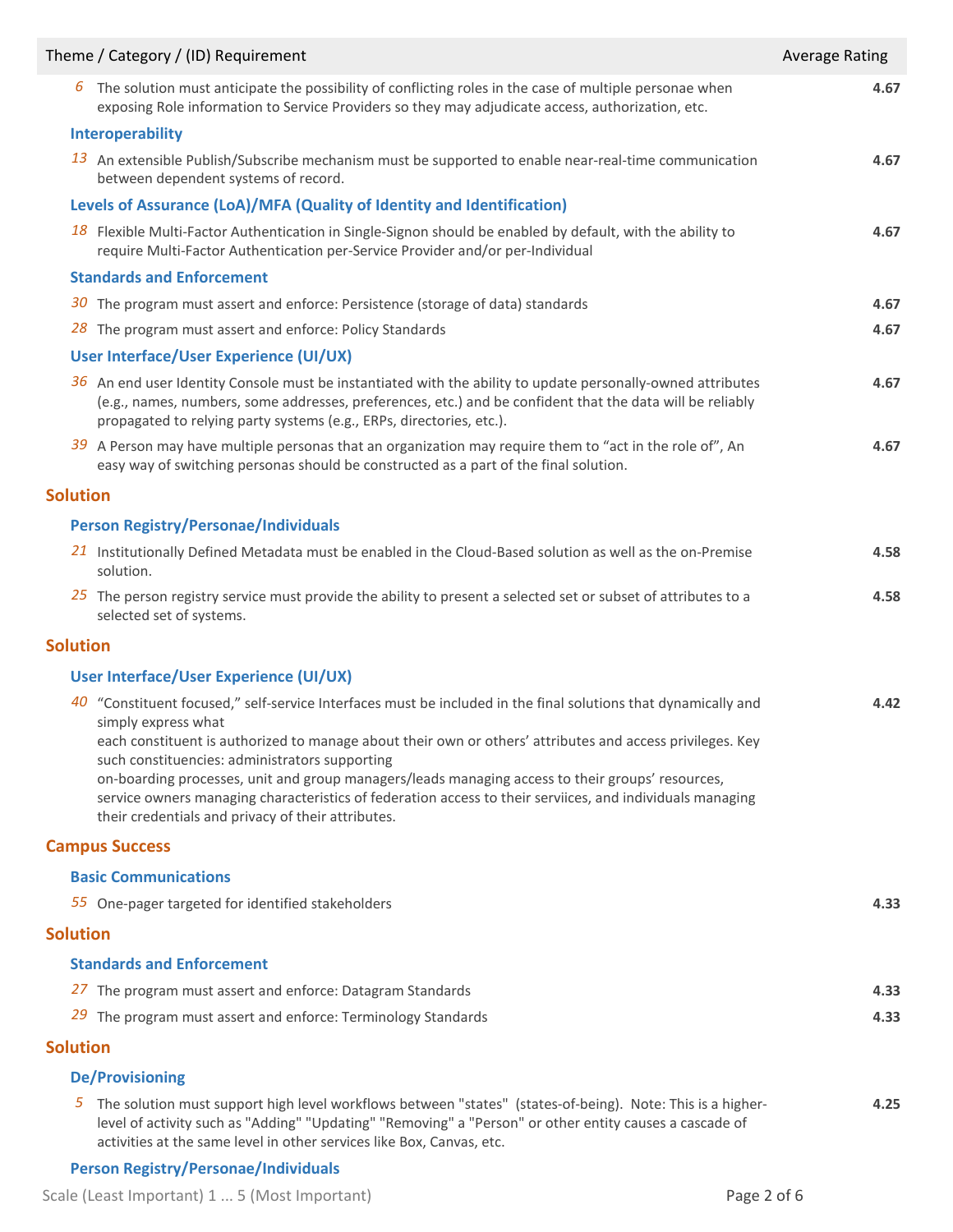| Theme / Category / (ID) Requirement                                                                                                                                                                                                                                | <b>Average Rating</b> |
|--------------------------------------------------------------------------------------------------------------------------------------------------------------------------------------------------------------------------------------------------------------------|-----------------------|
| 22 Individuals must be able to support the association of various personae with their own identity. (Account<br>Linking must also be a part of this functionality.)                                                                                                | 4.25                  |
| <b>Campus Success</b>                                                                                                                                                                                                                                              |                       |
| <b>Context - Program Stakeholders</b>                                                                                                                                                                                                                              |                       |
| 49 TIER must engage corporate service providers to ensure success of the Program.                                                                                                                                                                                  | 4.17                  |
| <b>Solution</b>                                                                                                                                                                                                                                                    |                       |
| Interoperability                                                                                                                                                                                                                                                   |                       |
| 16 The solution must enable smooth runtime integration / mapping between SAML and OpenID/OAuth<br><b>Protected services</b>                                                                                                                                        | 4.17                  |
| <b>Program Success</b>                                                                                                                                                                                                                                             |                       |
| <b>Context - Program Stakeholders</b>                                                                                                                                                                                                                              |                       |
| 50 TIER must engage XSEDE, NSF, DoEd, and Federal Agencies to ensure success of the Program.                                                                                                                                                                       | 4.08                  |
| <b>Governance</b>                                                                                                                                                                                                                                                  |                       |
| $60$ Publish governance model and method for participating in decision process                                                                                                                                                                                     | 4.08                  |
| <b>Solution</b>                                                                                                                                                                                                                                                    |                       |
| Interoperability                                                                                                                                                                                                                                                   |                       |
| 14 CommonAPP like Integration process should be devised for identity creation, etc. IdP (CommIT)<br>integration not specifically mentioned but is also a clear need.                                                                                               | 4.08                  |
| User Interface/User Experience (UI/UX)                                                                                                                                                                                                                             |                       |
| 37 User Interfaces must be created to ease the installation, implementation, administration and use of the<br>most common tasks for all components. (e.g. the Lack of a User Interface should be a "fail" criterion for<br>any critical feature or function.)      | 4.08                  |
| <b>Campus Success</b>                                                                                                                                                                                                                                              |                       |
| <b>Adoption Assistance</b>                                                                                                                                                                                                                                         |                       |
| 62 Develop "IAM Assessment Model" - Develop lightweight Assessment tool for each release, targeting the<br>features supported for that functional set.                                                                                                             | 4.00                  |
| <b>Solution</b>                                                                                                                                                                                                                                                    |                       |
| <b>Person Registry/Personae/Individuals</b>                                                                                                                                                                                                                        |                       |
| $26$ The solution may enable user to be in control of their personal data stores such that when relying parties<br>are requesting access to those data, users should have fine-grained controls over what pieces of personal<br>data are shared with such parties. | 3.92                  |
| <b>Solution</b>                                                                                                                                                                                                                                                    |                       |
| <b>Auditing Monitoring and Management</b>                                                                                                                                                                                                                          |                       |
| $\mathbf{1}$<br>Logging and all other forms of application Instrumentation for Policy and Performance monitoring and<br>management must be rigorously implemented within all components of the solution.                                                           | 3.83                  |
| Interoperability                                                                                                                                                                                                                                                   |                       |
| 15 ECP and CLI protocols for authentication must be enabled as for Research/Collaborative computing                                                                                                                                                                | 3.83                  |
| <b>Person Registry/Personae/Individuals</b>                                                                                                                                                                                                                        |                       |
| 24 The person registry service must have a minimum threshold of assurance when linking an account.                                                                                                                                                                 | 3.83                  |
| <b>Campus Success</b>                                                                                                                                                                                                                                              |                       |
| <b>Context - Campus Stakeholders</b>                                                                                                                                                                                                                               |                       |

*41* Develop materials for CIOs to use when engaging Campus leadership **3.58** Scale (Least Important) 1 ... 5 (Most Important) **Page 3 of 6**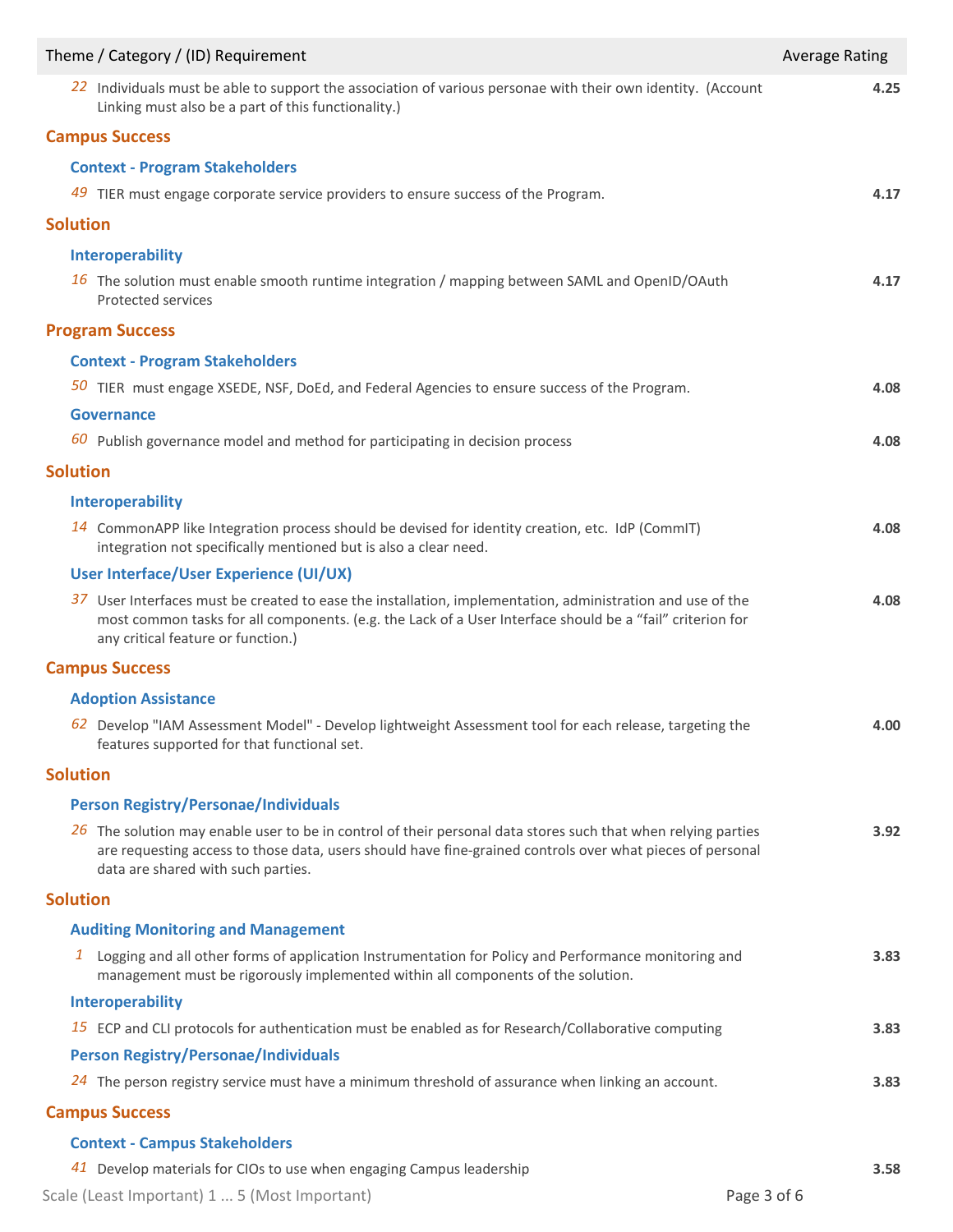## Theme / Category / (ID) Requirement Average Rating Average Rating Average Rating

# **Solution**

| <b>Solution</b> |                                                                                                                                                                                                                                                                                                                                       |      |
|-----------------|---------------------------------------------------------------------------------------------------------------------------------------------------------------------------------------------------------------------------------------------------------------------------------------------------------------------------------------|------|
|                 | <b>Interoperability</b>                                                                                                                                                                                                                                                                                                               |      |
|                 | 12 A mechanism to augment the catalog of Core Connectors must be provided to the community for inter-<br>institutional sharing and implementation.                                                                                                                                                                                    | 3.58 |
|                 | <b>Campus Success</b>                                                                                                                                                                                                                                                                                                                 |      |
|                 | <b>Adoption Assistance</b>                                                                                                                                                                                                                                                                                                            |      |
|                 | $64$ IAM Assessment Delivery Method - Online form with automatic tally                                                                                                                                                                                                                                                                | 3.50 |
| <b>Solution</b> |                                                                                                                                                                                                                                                                                                                                       |      |
|                 | Levels of Assurance (LoA)/MFA (Quality of Identity and Identification)                                                                                                                                                                                                                                                                |      |
|                 | 17 The ability to promote and demote the Levels of Assurance of an identity over time should be<br>implemented in the component suite. For example, having higher Levels of Assurance while student, then<br>lower (social?) when alumni, and later yet higher again as grad student or employee are the<br>representative scenarios. | 3.42 |
|                 | <b>Research Organization Support</b>                                                                                                                                                                                                                                                                                                  |      |
|                 | 34 Authorization infrastructure must be constructed (or made available) that can be consumed by<br>applications across both internal and external identities and services.                                                                                                                                                            | 3.42 |
|                 | <b>Campus Success</b>                                                                                                                                                                                                                                                                                                                 |      |
|                 | <b>Basic Communications</b>                                                                                                                                                                                                                                                                                                           |      |
|                 | 56 Glossary                                                                                                                                                                                                                                                                                                                           | 3.33 |
|                 | <b>Context - Campus Stakeholders</b>                                                                                                                                                                                                                                                                                                  |      |
|                 | 42 Develop materials for CIOs to use when engaging Registrars                                                                                                                                                                                                                                                                         | 3.33 |
| <b>Solution</b> |                                                                                                                                                                                                                                                                                                                                       |      |
|                 | <b>Service Providers and Third-Parties</b>                                                                                                                                                                                                                                                                                            |      |
|                 | $35$ The program and related solutions must enable the service owners of federation-facing campus services to<br>directly manage the controls and access by external identities such that service owners won't need<br>campus federation gurus to manage their services.                                                              | 3.33 |
| <b>Solution</b> |                                                                                                                                                                                                                                                                                                                                       |      |
|                 | <b>Research Organization Support</b>                                                                                                                                                                                                                                                                                                  |      |
|                 | 33 COManage-like functionality must be included in the solution as a proper starting administration point for<br>Research Organizations (Virtual Organizations) The ability to construct a Research Organization User<br>interface through open APIs to create purpose-specific implementations is a goal.                            | 3.25 |
|                 | <b>Campus Success</b>                                                                                                                                                                                                                                                                                                                 |      |
|                 | <b>Adoption Assistance</b>                                                                                                                                                                                                                                                                                                            |      |
|                 | 72 Provide peer/cohort support models                                                                                                                                                                                                                                                                                                 | 3.08 |
| <b>Solution</b> |                                                                                                                                                                                                                                                                                                                                       |      |
|                 | Interoperability                                                                                                                                                                                                                                                                                                                      |      |
|                 | 10 The Solution should provide "other technology" interfaces to facilitate operation with non-NET+ solutions<br>(campus ERP, non-NET+ vendors, etc.). (e.g., OAuth, SCIM, etc.).                                                                                                                                                      | 3.08 |
| <b>Solution</b> |                                                                                                                                                                                                                                                                                                                                       |      |
|                 |                                                                                                                                                                                                                                                                                                                                       |      |

## **Interoperability**

*11* Pre-built connectors for the most common of systems of record must be in the "core" TIER release. **3.00**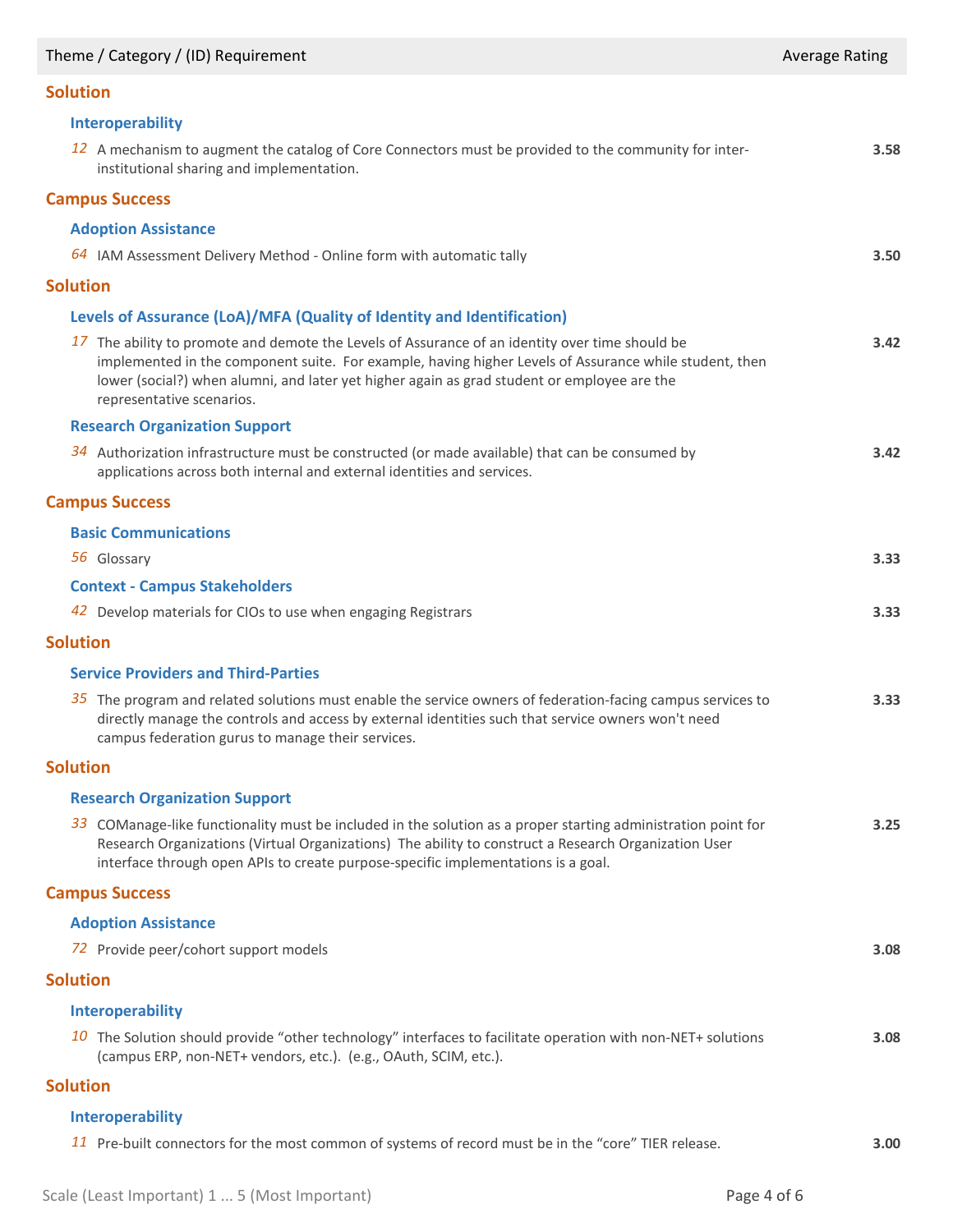| Theme / Category / (ID) Requirement                                                                                                                                                                                                                                                                              | <b>Average Rating</b> |
|------------------------------------------------------------------------------------------------------------------------------------------------------------------------------------------------------------------------------------------------------------------------------------------------------------------|-----------------------|
| <b>Campus Success</b>                                                                                                                                                                                                                                                                                            |                       |
| <b>Adoption Assistance</b>                                                                                                                                                                                                                                                                                       |                       |
| 70 Deployment practice recommendations                                                                                                                                                                                                                                                                           | 2.83                  |
| <b>Solution</b>                                                                                                                                                                                                                                                                                                  |                       |
| <b>Person Registry/Personae/Individuals</b>                                                                                                                                                                                                                                                                      |                       |
| 23 Once instantiated, the persistence of an identity must extend beyond a lifetime (indefinitely).                                                                                                                                                                                                               | 2.75                  |
| <b>Campus Success</b>                                                                                                                                                                                                                                                                                            |                       |
| <b>Adoption Assistance</b>                                                                                                                                                                                                                                                                                       |                       |
| 65 IAM Assessment Delivery Method - Consultant service for on-site assessment                                                                                                                                                                                                                                    | 2.67                  |
| <b>Campus Success</b>                                                                                                                                                                                                                                                                                            |                       |
| <b>Adoption Assistance</b>                                                                                                                                                                                                                                                                                       |                       |
| 71 Provide corporate consulting support models                                                                                                                                                                                                                                                                   | 2.58                  |
| <b>Context - Campus Stakeholders</b>                                                                                                                                                                                                                                                                             |                       |
| 46 Develop materials for CIOs to use when engaging VP of Research                                                                                                                                                                                                                                                | 2.58                  |
| <b>Solution</b>                                                                                                                                                                                                                                                                                                  |                       |
| <b>Community Documentation and Interaction</b>                                                                                                                                                                                                                                                                   |                       |
| Solution must enable the sharing of a common documentation repository as well as a place for school<br>2.<br>practitioners and service providers to go to find useful instructions, standards, practices and guidelines for<br>building end-to-end services based on TIER components and default configurations. | 2.58                  |
| <b>Campus Success</b>                                                                                                                                                                                                                                                                                            |                       |
| <b>Context - Campus Stakeholders</b>                                                                                                                                                                                                                                                                             |                       |
| Develop materials for CIOs to use when engaging other business leadership<br>44                                                                                                                                                                                                                                  | 2.50                  |
| <b>Program Success</b>                                                                                                                                                                                                                                                                                           |                       |
| Governance                                                                                                                                                                                                                                                                                                       |                       |
| 57 Provide mechanisms for gathering ideas and suggestions from the broader community                                                                                                                                                                                                                             | 2.50                  |
| <b>Campus Success</b>                                                                                                                                                                                                                                                                                            |                       |
| <b>Adoption Assistance</b>                                                                                                                                                                                                                                                                                       |                       |
| 67 Develop guidance for addressing gaps identified in "IAM Assessment Model" - Develop specific guidance<br>for each release                                                                                                                                                                                     | 2.42                  |
| 61 Develop IAM Assessment Model - Develop a complete IAM assessment tool, one comprehensive model<br>that covers broad IAM topics.                                                                                                                                                                               | 2.42                  |
| <b>Context - Campus Stakeholders</b>                                                                                                                                                                                                                                                                             |                       |
| 43 Develop materials for CIOs to use when engaging researchers                                                                                                                                                                                                                                                   | 2.42                  |
| <b>Program Success</b>                                                                                                                                                                                                                                                                                           |                       |
| <b>Context - Program Stakeholders</b>                                                                                                                                                                                                                                                                            |                       |
| 47 TIER must engage schools with fewer available resources to ensure wide adoption of the Program.                                                                                                                                                                                                               | 2.42                  |
| <b>Campus Success</b>                                                                                                                                                                                                                                                                                            |                       |
| <b>Adoption Assistance</b>                                                                                                                                                                                                                                                                                       |                       |
| 69 Readiness Education - Webinars                                                                                                                                                                                                                                                                                | 2.33                  |